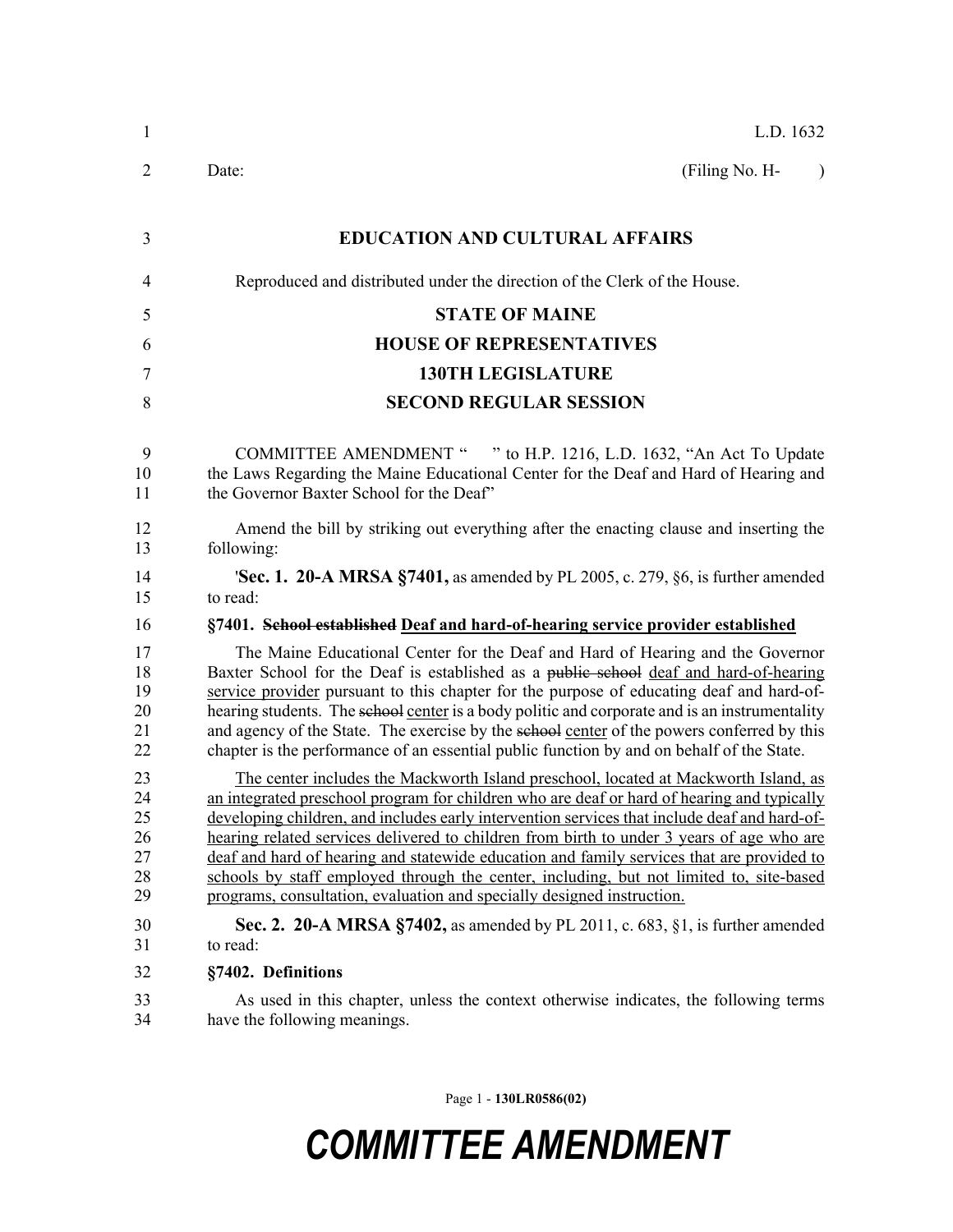1 **1. School Center.** "School" "Center" means the Maine Educational Center for the 2 Deaf and Hard of Hearing and the Governor Baxter School for the Deaf established under 3 this chapter, including the center school located at Mackworth Island known as the 4 Governor Baxter School for the Deaf, the center preschool and any satellite school within 5 the State that may be operated under a contracted services agreement section 7401 that is 6 responsible for operating the Mackworth Island preschool, early intervention services and 7 statewide education and family services.

- 8 **2. School Center board or board.** "School Center board" or "board" means the 9 School Board of the Maine Educational Center for the Deaf and Hard of Hearing and the 10 Governor Baxter School for the Deaf.
- 11 **2-A. Early intervention and family services program.** "Early intervention and 12 family services program" means a program that assists in providing early intervention 13 services to children from birth to under 3 years of age who are deaf or hard of hearing 14 within the State in accordance with a memorandum of understanding with the department 15 and in collaboration with the State's intermediate educational unit.
- 16 **3. Sending school.** "Sending school" means any school administrative unit that has a 17 student in attendance at the center school or at a satellite school Mackworth Island 18 preschool or a site-based program.
- 19 **4. Executive director.** "Executive director" means the Executive Director of the 20 Maine Educational Center for the Deaf and Hard of Hearing and the Governor Baxter 21 School for the Deaf.
- 22 **5. Center school.** "Center school" means the kindergarten to grade 12 programs 23 established and operated by the Maine Educational Center for the Deaf and Hard of Hearing 24 and the Governor Baxter School for the Deaf at the Governor Baxter School for the Deaf 25 located at Mackworth Island or at a location determined by the school board in accordance 26 with section 7407, subsection 17.
- 27 **5-A. 504 plan.** "504 plan" means a program developed pursuant to Section 504 of the 28 federal Rehabilitation Act of 1973, Public Law 93-112.
- 29 **5-B. Host school.** "Host school" means the school administrative unit at which a site-30 based program is located.
- 31 **5-C. Room and board.** "Room and board" means food and residence provided to a 32 student.

33 **6. Satellite school.** "Satellite school" means the programs, including a residential 34 program, day school programs, early childhood programs and outreach programs, that are 35 located near the population centers of deaf and hard-of-hearing students within the State 36 established by the School Board of the Maine Educational Center for the Deaf and Hard of 37 Hearing and the Governor Baxter School for the Deaf.

38 **6-A. Site-based program.** "Site-based program" means an inclusive deaf education 39 classroom or classrooms embedded in a general education setting, operating through a 40 memorandum of understanding between the center and a host school.

41 **7. Statewide educational education and family services or outreach.** "Statewide 42 educational education and family services" or "outreach" means consultation services 43 provided to families of children from birth to 5 years of age who are deaf or hard-of-hearing

Page 2 - **130LR0586(02)**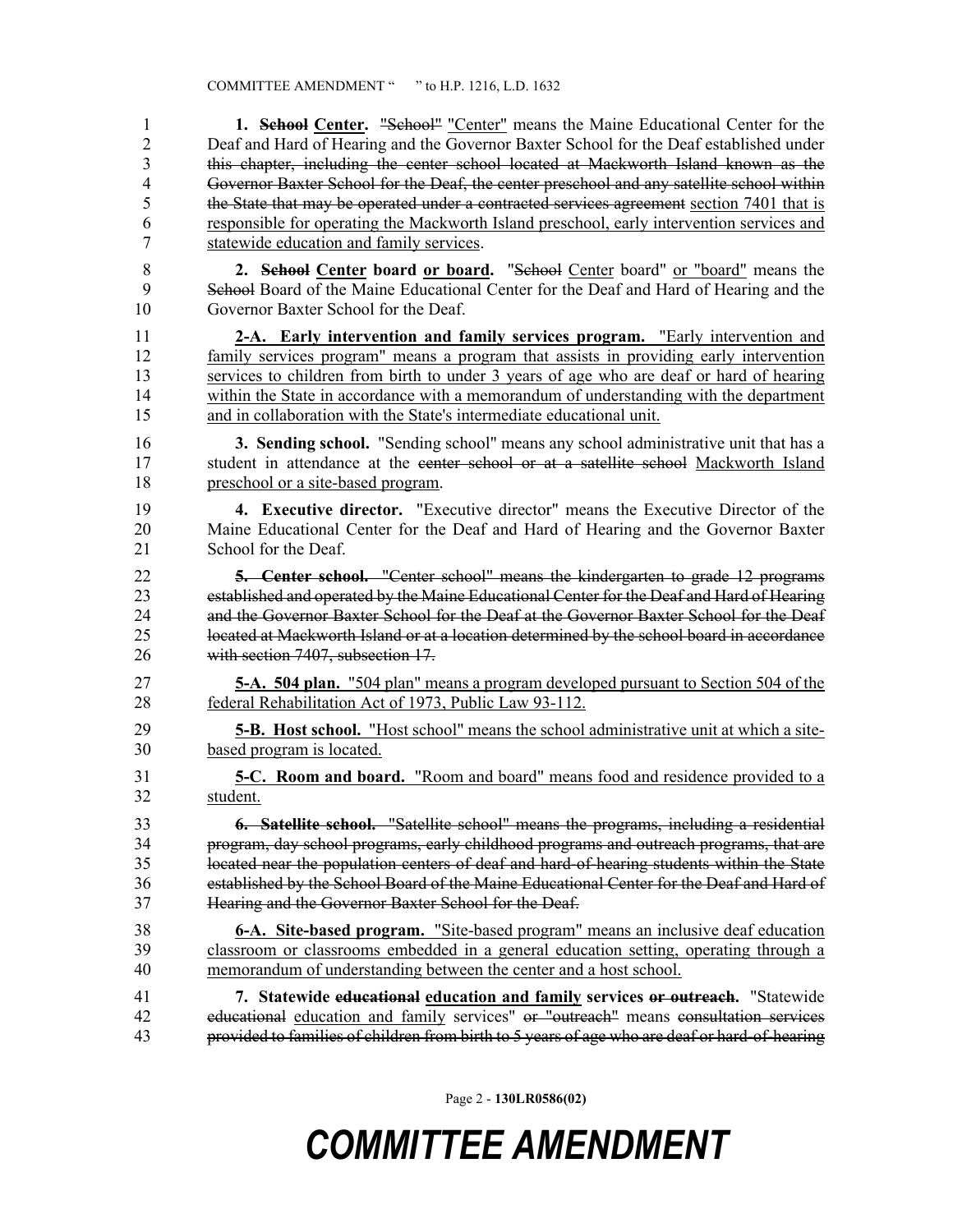students and consulting services to school administrative units that serve school-age deaf or hard-of-hearing children educational outreach services, resources and information that are provided by staff employed through the center to children who are deaf or hard of hearing, from 3 through  $\overline{22}$  years of age, their families and schools throughout the State, including students at site-based programs. These services may include, but are not limited to, specially designed instruction, consultation, evaluation, speech therapy, socialemotional programming, site-based programs and involvement with a 504 plan or an individualized education program plan, family programming and interpreting referral services. 1 2 3 4 5 6 7 8 9

- 10 **8. Statewide resource center.** "Statewide resource center" means the information and 11 referral services provided by the library at the center school and the distance education 12 program and the community education program offered at the center school.
- 13 **9. Center Mackworth Island preschool.** "Center Mackworth Island preschool" 14 means the preschool program established located at Mackworth Island and operated by the 15 Maine Educational Center for the Deaf and Hard of Hearing and the Governor Baxter 16 School for the Deaf at the Governor Baxter School for the Deaf.
- 17 **Sec. 3. 20-A MRSA §7403,** as amended by PL 2013, c. 552, §1, is repealed.
- 18 **Sec. 4. 20-A MRSA §7404,** as amended by PL 2011, c. 683, §3, is further amended 19 to read:
- 20 **§7404. Funding; and tuition for Mackworth Island preschool and site-based**  21 **programs**
- 22 The following provisions apply to funding for and tuition to the selection Mackworth 23 Island preschool, early intervention services for children from birth to under 3 years of age 24 who are deaf and hard of hearing and statewide education and family services, including 25 site-based programs.
- 26 **1. Funding of the Mackworth Island preschool.** Students from this State may attend 27 the center school Mackworth Island preschool free of tuition and room and board expense. 28 Funding for these students is provided by legislative appropriation or allocation based on 29 the services necessary<del>, including room and board,</del> to satisfy the individualized education 30 programs of the students enrolled in the center school Mackworth Island preschool. 31 Funding must support maintenance of the center school Mackworth Island preschool and 32 that portion of the island used by the center school, security, outreach services, adult 33 education, access to the education network of Maine and operations of the center school, 34 including the residential program, parent-infant program, preschool program and 35 communication garden program Mackworth Island preschool. Funding must also support 36 maintenance and operations of any satellite school.
- 37 **2. Out-of-state tuition; site-based programs.** Students from other states and 38 countries who meet enrollment criteria and receive approval from the host school may 39 attend the school a site-based program on a space-available basis by paying the cost of 40 tuition, fees and room and board as established by the school center board.
- 41 **3. In-state tuition; site-based programs.** The sending school shall pay tuition to the 42 host school and any additional costs for the individualized education program services and 43 evaluations that are not specific to deaf and hard-of-hearing students and not otherwise 44 covered by funding through the center. Funding for the individualized education services

Page 3 - **130LR0586(02)**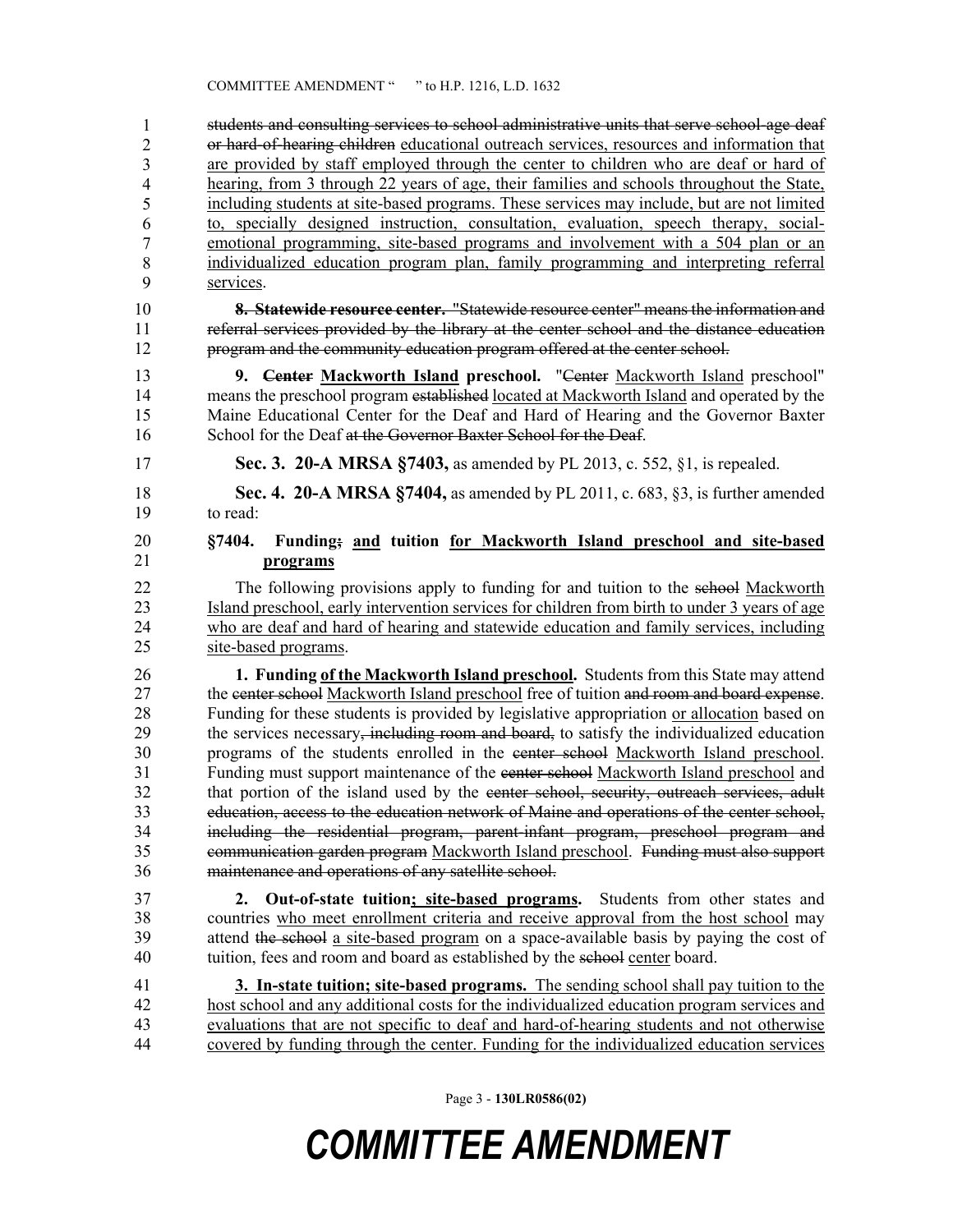| 1                | at the site-based program must be provided by legislative appropriation or allocation based  |
|------------------|----------------------------------------------------------------------------------------------|
| $\overline{c}$   | on the services necessary to satisfy the individualized education program for deaf and hard- |
| 3                | of-hearing students in accordance with section 7405-D.                                       |
| 4                | 4. Room and board. The center shall pay the room and board costs for each student            |
| 5                | placed in a site-based program in grades 9 to 12, and grade 8 on a case-by-case basis, whose |
| 6                | full-time residence is more than a 50-mile one-way commute from the site-based program.      |
| $\boldsymbol{7}$ | The costs must be paid using funds appropriated or allocated by the State in accordance      |
| 8                | with a memorandum of understanding between the host school and the center.                   |
| 9                | Sec. 5. 20-A MRSA §7405-A, as enacted by PL 2013, c. 552, §3, is repealed.                   |
| 10               | Sec. 6. 20-A MRSA §7405-B is enacted to read:                                                |
| 11               | §7405-B. Early intervention services                                                         |
| 12               | 1. Provision of early intervention services. The State's intermediate educational unit       |
| 13               | is responsible for the provision of early intervention services for children from birth to   |
| 14               | under 3 years of age who are deaf or hard of hearing.                                        |
| 15               | 2. Responsibility for early intervention services. The center is responsible for the         |
| 16               | following early intervention services for children from birth to under 3 years of age who    |
| 17               | are deaf or hard of hearing in collaboration with the State's intermediate educational unit  |
| 18               | through a memorandum of understanding with the department:                                   |
| 19               | A. Statewide coordination of early intervention specialists, including but not limited       |
| 20               | to teachers of deaf students, speech-language pathologists, special education providers      |
| 21               | and occupational therapists specializing in deafness;                                        |
| 22               | B. Special instruction through primary service delivery;                                     |
| 23               | C. Consultations; and                                                                        |
| 24               | D. Family training in American Sign Language and cued language.                              |
| 25               | 3. Supports. The center is responsible for providing the following support to the            |
| 26               | State's intermediate educational unit:                                                       |
| 27               | A. Statewide coordination of hearing assistive technology;                                   |
| 28               | B. Statewide coordination of American Sign Language interpreting services and cued           |
| 29               | speech transliteration services; and                                                         |
| 30               | C. Assistance with the coordination of referrals, pursuant to Part C of the federal          |
| 31               | Individuals with Disabilities Education Act, Public Law 91-230, to the State's               |
| 32               | intermediate educational unit for children who are deaf or hard of hearing.                  |
| 33               | Sec. 7. 20-A MRSA §7405-C is enacted to read:                                                |
| 34               | §7405-C. Mackworth Island preschool                                                          |
| 35               | 1. Free, appropriate public education responsibility. The State's intermediate               |
| 36               | educational unit is responsible for providing a free, appropriate public education pursuant  |
| 37               | to chapter 301 and Part B of the federal Individuals with Disabilities Education Act, Public |
| 38               | Law 91-230, for deaf and hard-of-hearing students attending the Mackworth Island             |
| 39               | preschool.                                                                                   |

Page 4 - **130LR0586(02)**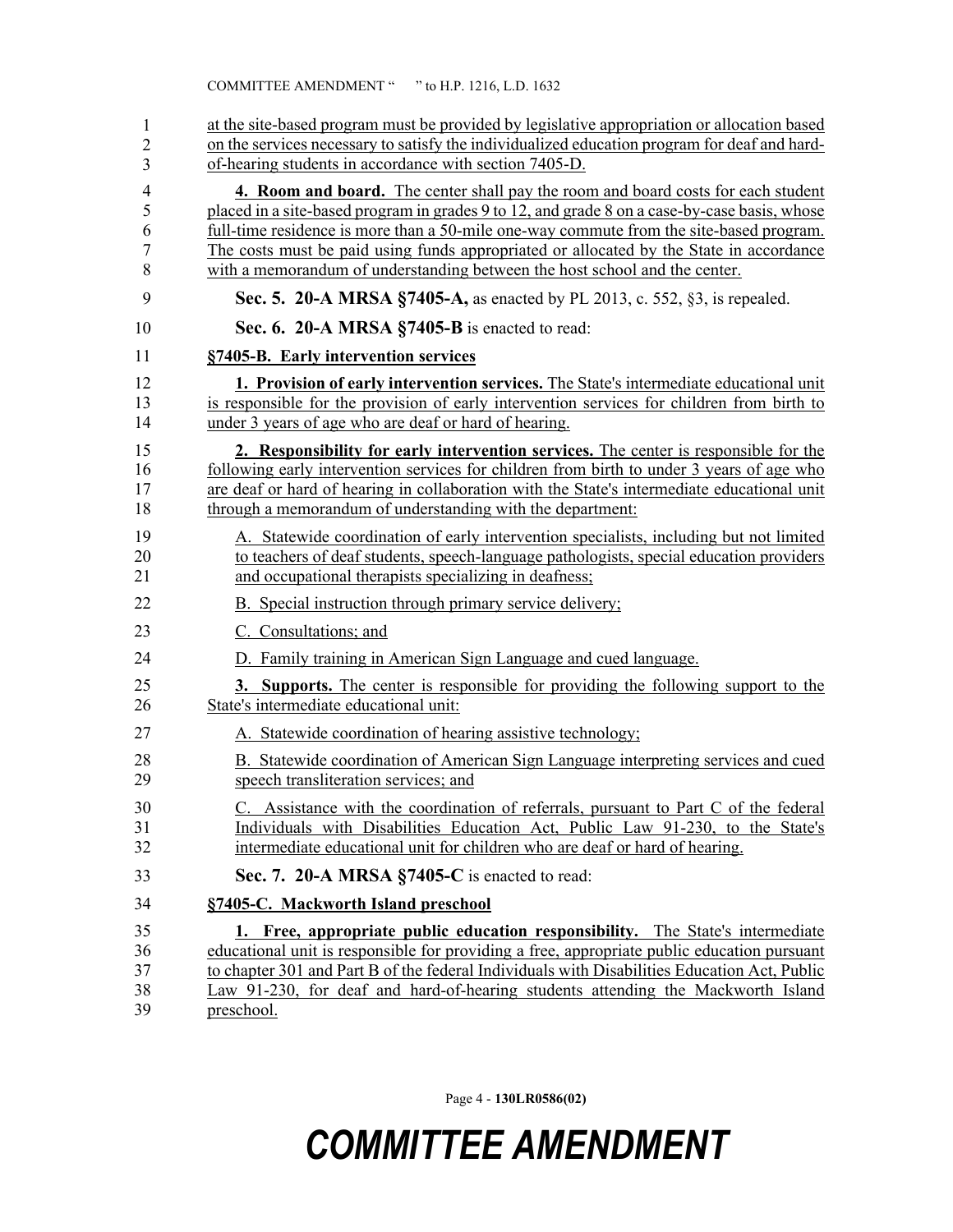| 1<br>$\overline{2}$ | 2. Responsibility for Mackworth Island preschool. The center is responsible for<br>the following services, required pursuant to Section 1419 of the federal Individuals with        |
|---------------------|-------------------------------------------------------------------------------------------------------------------------------------------------------------------------------------|
| 3                   | Disabilities Education Act, for deaf and hard-of-hearing students attending the Mackworth                                                                                           |
| 4                   | Island preschool:                                                                                                                                                                   |
| 5                   | A. Specially designed instruction;                                                                                                                                                  |
| 6                   | B. Speech-language therapy, including listening and spoken language services;                                                                                                       |
| 7                   | C. Audiology services in conjunction with the student's managing audiologist;                                                                                                       |
| 8                   | D. Occupational therapy;                                                                                                                                                            |
| 9                   | E. Social work services;                                                                                                                                                            |
| 10                  | F. American Sign Language interpreting;                                                                                                                                             |
| 11                  | G. Cue transliteration services for educational programming;                                                                                                                        |
| 12                  | H. Transition planning:                                                                                                                                                             |
| 13                  | I. Extended school year services;                                                                                                                                                   |
| 14                  | J. Remote hearing technology services designed for educational use;                                                                                                                 |
| 15                  | K. Acoustic consultation, including measurement of unoccupied classroom noise                                                                                                       |
| 16<br>17            | levels and observation of the environment, in order to make recommendations for<br>acoustically appropriate treatment;                                                              |
| 18                  | L. Educational technician services in general education classes;                                                                                                                    |
| 19                  | M. Evaluations for the following:                                                                                                                                                   |
| 20                  | (1) American Sign Language services;                                                                                                                                                |
| 21                  | (2) Occupational therapy;                                                                                                                                                           |
| 22                  | (3) Speech-language therapy;                                                                                                                                                        |
| 23                  | (4) Psychoeducational services;                                                                                                                                                     |
| 24                  | (5) Academic achievement services; and                                                                                                                                              |
| 25                  | (6) Functional listening services;                                                                                                                                                  |
| 26                  | N. Observations in the learning environment; and                                                                                                                                    |
| 27                  | O. Behavioral support services and planning, including functional behavioral                                                                                                        |
| 28                  | evaluations and behavior intervention plans.                                                                                                                                        |
| 29                  | Sec. 8. 20-A MRSA §7405-D is enacted to read:                                                                                                                                       |
| 30                  | §7405-D. Statewide education and family services; site-based programs                                                                                                               |
| 31                  | <b>1. Free, appropriate public education responsibility.</b> The school administrative                                                                                              |
| 32<br>33            | unit is responsible for providing a free, appropriate public education pursuant to chapter<br>301 and Part B of the federal Individuals with Disabilities Education Act, Public Law |
| 34                  | 91-230, for deaf and hard-of-hearing students at that school administrative unit receiving                                                                                          |
| 35                  | services delivered by the center. When a student attends a site-based program, the student's                                                                                        |
| 36                  | sending school is responsible for providing a free, appropriate public education as required                                                                                        |
| 37                  | under Part B of the federal Individuals with Disabilities Education Act, Public Law 91-230.                                                                                         |

Page 5 - **130LR0586(02)**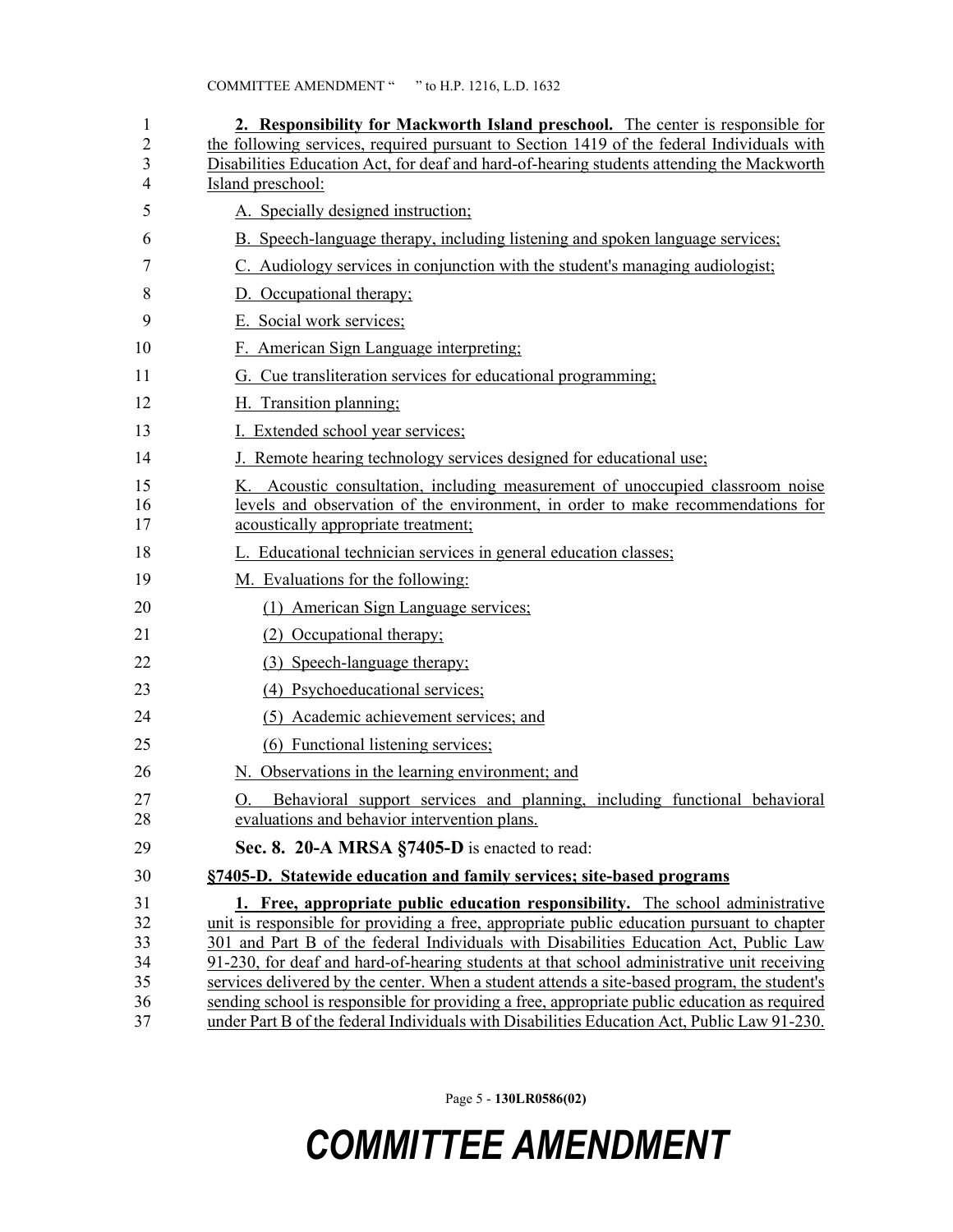| 1<br>$\overline{2}$<br>3 | 2. Responsibility for statewide education and family services. Responsibility for<br>providing statewide education and family services pursuant to Part B of the federal<br>Individuals with Disabilities Education Act, Public Law 91-230, is as follows: |
|--------------------------|------------------------------------------------------------------------------------------------------------------------------------------------------------------------------------------------------------------------------------------------------------|
| 4                        | A. The center is responsible for:                                                                                                                                                                                                                          |
| 5<br>6                   | (1) Any specially designed instruction. The center shall ensure staffing to support<br>a child's individualized education program services;                                                                                                                |
| 7<br>8                   | (2) Any speech-language services. The center shall ensure staffing for speech-<br>language consultation services;                                                                                                                                          |
| 9<br>10<br>11            | Any consultation services, including but not limited to consultations with<br>(3)<br>teachers of deaf students, speech-language pathologists, special education<br>providers, American Sign Language specialists, interpreters and social workers;         |
| 12                       | (4) Parent training and counseling in American Sign Language and cued language;                                                                                                                                                                            |
| 13<br>14                 | Evaluations in speech language, functional listening and American Sign<br>(5)<br>Language;                                                                                                                                                                 |
| 15                       | (6) Statewide coordination of hearing assistive technology;                                                                                                                                                                                                |
| 16<br>17                 | (7) Statewide coordination of American Sign Language interpreting services and<br>cued speech transliteration services;                                                                                                                                    |
| 18                       | (8) Statewide social-emotional programming; and                                                                                                                                                                                                            |
| 19<br>20                 | Behavioral analysis provided by or performed under the supervision of a<br>(9)<br>person certified by a national board of behavior analysts; and                                                                                                           |
| 21                       | B. The sending school is responsible for:                                                                                                                                                                                                                  |
| 22<br>23                 | (1) American Sign Language interpreting services and cued speech transliteration<br>services in the sending school's district for students; and                                                                                                            |
| 24                       | Transportation to and from extracurricular events hosted by the center.<br>(2)                                                                                                                                                                             |
| 25<br>26<br>27           | 3. Responsibility for services at site-based programs; center. The center is<br>responsible for providing the following services at site-based programs that are specific to<br>deaf and hard-of-hearing students:                                         |
| 28<br>29                 | A. The costs of transportation and other related services as defined by section 7001,<br>subsection 4-B, including the following related services:                                                                                                         |
| 30                       | (1) Speech-language therapy, including listening and spoken-language services;                                                                                                                                                                             |
| 31                       | Audiology services in conjunction with the student's managing audiologist;<br>(2)                                                                                                                                                                          |
| 32                       | (3) Occupational therapy:                                                                                                                                                                                                                                  |
| 33<br>34                 | Transportation for students attending site-based programs from towns other<br>(4)<br>than the host school towns;                                                                                                                                           |
| 35                       | (5) American Sign Language interpreting services for educational programming:                                                                                                                                                                              |
| 36                       | (6) Extended school year services;                                                                                                                                                                                                                         |
| 37                       | (7) Evaluation for the following:                                                                                                                                                                                                                          |
| 38                       | (a) Occupational therapy services;                                                                                                                                                                                                                         |

Page 6 - **130LR0586(02)**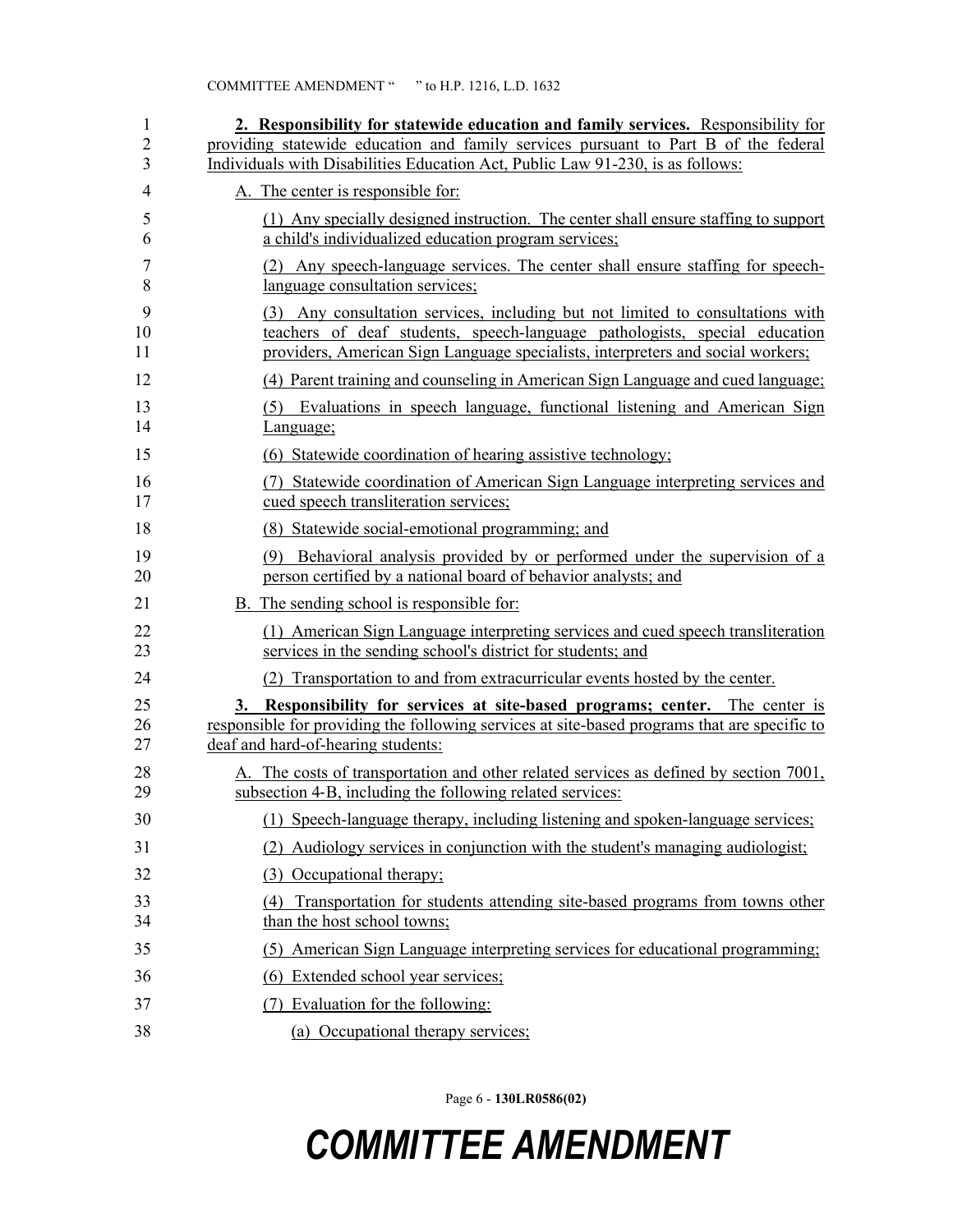| 1                    | (b) Speech-language therapy;                                                                                                                                                                                                                                                                                                                                           |
|----------------------|------------------------------------------------------------------------------------------------------------------------------------------------------------------------------------------------------------------------------------------------------------------------------------------------------------------------------------------------------------------------|
| 2                    | (c) American Sign Language services;                                                                                                                                                                                                                                                                                                                                   |
| 3                    | (d) Psychoeducational services;                                                                                                                                                                                                                                                                                                                                        |
| 4                    | (e) Academic achievement services; and                                                                                                                                                                                                                                                                                                                                 |
| 5                    | (f) Functional listening services;                                                                                                                                                                                                                                                                                                                                     |
| 6                    | (8) Observations in the learning environment;                                                                                                                                                                                                                                                                                                                          |
| 7<br>8               | (9) Behavioral support services and planning, including functional behavioral<br>evaluations and behavior intervention plans;                                                                                                                                                                                                                                          |
| 9                    | (10) Specially designed instruction;                                                                                                                                                                                                                                                                                                                                   |
| 10                   | (11) Social work services;                                                                                                                                                                                                                                                                                                                                             |
| 11<br>12             | (12) Behavioral analysis provided by or performed under the supervision of a<br>person certified by a national board of behavior analysts;                                                                                                                                                                                                                             |
| 13                   | (13) Cued speech transliteration services for educational programming;                                                                                                                                                                                                                                                                                                 |
| 14                   | (14) Transition planning:                                                                                                                                                                                                                                                                                                                                              |
| 15                   | (15) Remote hearing technology services designed for educational use;                                                                                                                                                                                                                                                                                                  |
| 16<br>17<br>18       | (16) Acoustic consultation, including measurement of unoccupied classroom noise<br>levels and observation of the environment, in order to make recommendations for<br>acoustically appropriate treatment;                                                                                                                                                              |
| 19                   | (17) Educational technician services in general education classes;                                                                                                                                                                                                                                                                                                     |
| 20                   | (18) Social-emotional programming; and                                                                                                                                                                                                                                                                                                                                 |
| 21                   | (19) Boarding for high school students.                                                                                                                                                                                                                                                                                                                                |
| 22<br>23<br>24       | The center shall pay the room and board costs for each student who is eligible for<br>room and board and placed in a high school site-based program through funds<br>appropriated by the State.                                                                                                                                                                        |
| 25<br>26<br>27<br>28 | 4. Responsibility for services at site-based programs; sending school. The sending<br>school is responsible for providing any special education or related services not listed in<br>subsection 3, paragraph A necessary for the provision of a free and appropriate education<br>at a site-based program, including but not limited to:                               |
| 29                   | A. Physical therapy and physical therapy evaluations; and                                                                                                                                                                                                                                                                                                              |
| 30<br>31<br>32       | B. Extracurricular activities, including but not limited to fees, interpreting services and<br>transportation costs when no accommodations are listed on the individualized<br>education program for that student.                                                                                                                                                     |
| 33<br>34             | Beginning in the 2022-2023 school year, the costs of related services not listed in this<br>subsection are the responsibility of the sending school.                                                                                                                                                                                                                   |
| 35<br>36<br>37<br>38 | 5. State and federal educational services requirements. The Mackworth Island<br>preschool, statewide education and family services and site-based programs must comply<br>with all standards for state public schools and must comply with all federal and state laws<br>and department rules for the provision of educational services to children with disabilities. |

Page 7 - **130LR0586(02)**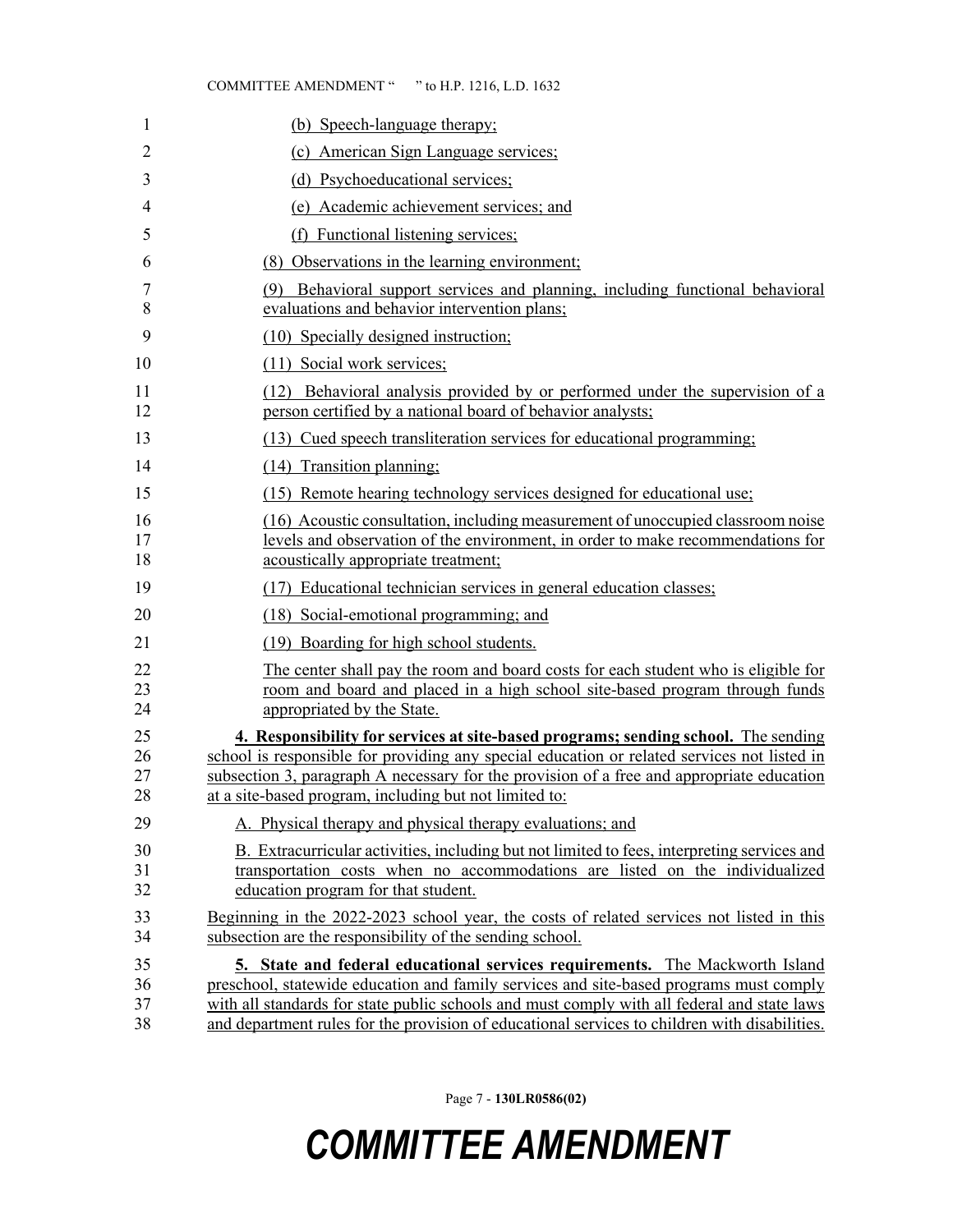1 **Sec. 9. 20-A MRSA §7405-E** is enacted to read: 2 **§7405-E. Placement; Mackworth Island preschool and site-based programs** 3 Beginning in the 2022-2023 school year, the following provisions apply to student 4 placement. 5 **1. Placement.** The State's intermediate educational unit or the school administrative 6 unit in which a deaf or hard-of-hearing student resides is responsible for providing a free, 7 appropriate public education pursuant to chapter 301 for a student placed in the Mackworth 8 Island preschool program or a site-based program and for providing statewide education 9 and family services. An individualized education program or 504 plan team for a school 10 administrative unit or Child Development Services System regional site under section 7209 11 in which a deaf or hard-of-hearing student resides is responsible for the placement decision 12 for that student. When the Mackworth Island preschool or a site-based program is being 13 considered as a placement for a student, the school administrative unit or Child 14 Development Services System regional site administrator shall invite the center's 15 administrator, or the administrator's designee, and the host school's special education 16 director, or the director's designee, to attend the individualized education program or 504 17 plan team meeting at which the placement is being considered. In collaboration with the 18 student's individualized education program or 504 plan team, the administrator and the host 19 school's director are responsible for determining if the child's needs can be served within 20 the existing deaf education site-based program in accordance with the enrollment criteria 21 established through the memorandum of understanding between the center and the host 22 school. 23 **Sec. 10. 20-A MRSA §7406,** as amended by PL 2005, c. 279, §8, is further amended 24 to read: 25 **§7406. School board Board** 26 The School Board of the Maine Educational Center for the Deaf and Hard of Hearing 27 and the Governor Baxter School for the Deaf is established as the policy-making authority 28 and the governing body of the school center. 29 **1. Membership.** In appointing members to the school center board, the Governor 30 shall give proper consideration to achieving statewide geographical representation, cultural

31 equity and gender equity. In appointing voting members to the school center board, the 32 Governor shall select nominees with experience or special knowledge in one or more of 33 the following areas: law, finance, organizational issues, management, education, human 34 resources and collective bargaining. The school center board and interested parties may 35 submit a list of recommended candidates to the Governor to aid in making appointments of 36 voting and nonvoting members. The appointments of voting members made by the 37 Governor are subject to review by the joint standing committee of the Legislature having 38 jurisdiction over education matters and subject to confirmation by the Legislature. The 39 appointments of nonvoting members made by the Governor are not subject to review by 40 the joint standing committee of the Legislature having jurisdiction over education matters 41 or subject to confirmation by the Legislature. The Governor shall appoint the school center 42 board consisting of 15 voting members and 2 nonvoting members as follows:

Page 8 - **130LR0586(02)**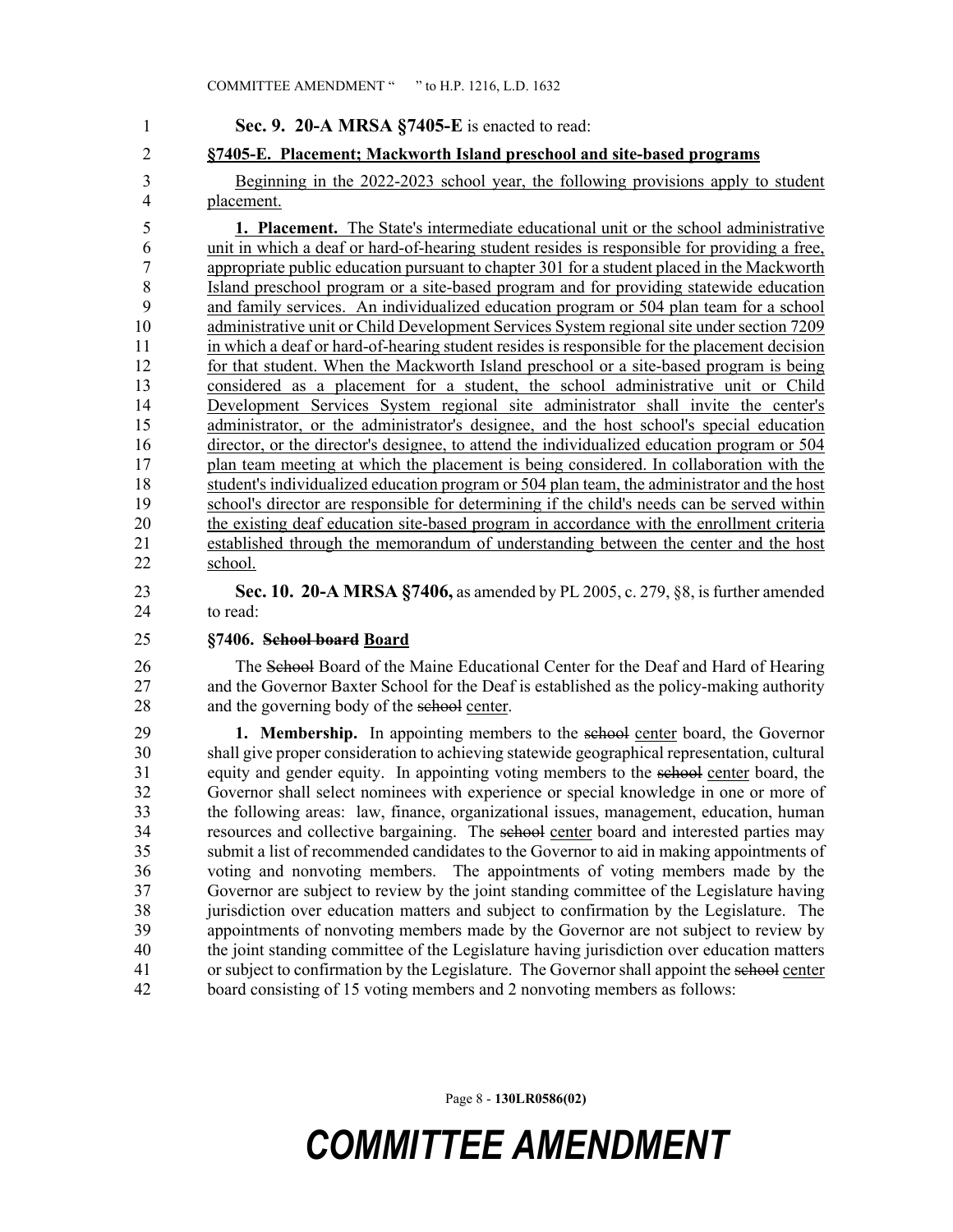| 1  | A. Four parents of students who are deaf or hard-of-hearing, including a minimum of                  |
|----|------------------------------------------------------------------------------------------------------|
| 2  | one parent with a child enrolled in the residential site-based program and one parent                |
| 3  | with a child receiving service from the sehool's center's outreach program;                          |
| 4  | B. Three deaf representatives of the State's deaf community;                                         |
| 5  | C. Eight members of the general public, at least 2 of whom must have expertise in deaf               |
| 6  | education; and                                                                                       |
| 7  | F. Two students, one who attends the school a site-based program and one who                         |
| 8  | receives outreach services, both of whom are nonvoting members and who may not                       |
| 9  | participate as board members in executive sessions or receive materials as board                     |
| 10 | members from executive sessions.                                                                     |
| 11 | <b>2. Chair.</b> The selle object the center board shall choose annually one of its members to serve |
| 12 | as chair.                                                                                            |
| 13 | <b>3. Meetings.</b> The school center board shall meet at regular intervals determined by            |
| 14 | the board.                                                                                           |
| 15 | 4. Quorum. Each voting member of the sehool center board is entitled to one vote.                    |
| 16 | A majority of voting members of the sehool center board constitutes a quorum for the                 |
| 17 | transaction of any official business.                                                                |
| 18 | 5. Terms of voting members. The terms of the voting members of the sehool center                     |
| 19 | board are for 3 years, unless otherwise designated, and are staggered with 1/3 of the voting         |
| 20 | members appointed each year. Members may be appointed for consecutive terms.                         |
| 21 | <b>6. Terms of nonvoting members.</b> The terms of the nonvoting student members,                    |
| 22 | pursuant to subsection 1, paragraph F, must be determined by the sehool center board.                |
| 23 | 7. Expenses. Voting members of the sehool center board must be compensated                           |
| 24 | according to the provisions of Title 5, chapter 379.                                                 |
| 25 | <b>Sec. 11. 20-A MRSA §7407, as amended by PL 2017, c. 413, §§1 and 2, is further</b>                |
| 26 | amended to read:                                                                                     |
| 27 | §7407. Powers and duties of sehool board                                                             |
| 28 | The powers and duties of the school center board include the following.                              |
| 29 | 1. Policies. The sehool board shall develop and adopt policies and rules necessary for               |
| 30 | the operation of the sehool Mackworth Island preschool, site-based programs, early                   |
| 31 | intervention services for children from birth to under 3 years of age who are deaf or hard           |
| 32 | of hearing and statewide education and family services.                                              |
| 33 | 2. Selection of executive director. The selection board shall hire an executive director.            |
| 34 | <b>3. Administration.</b> The school board shall oversee the administration of the center            |
| 35 | school and any satellite school, including the hiring of academic, residential, outreach and         |
| 36 | support staff of the center school; administrative, professional and support staff for the           |
| 37 | early intervention and family services program for children from birth to under 3 years of           |
| 38 | age who are deaf or hard of hearing; statewide education and family services; the                    |
| 39 | Mackworth Island preschool and site-based programs; and the approval of contracts for                |
| 40 | those providing boarding services to eligible students.                                              |

Page 9 - **130LR0586(02)**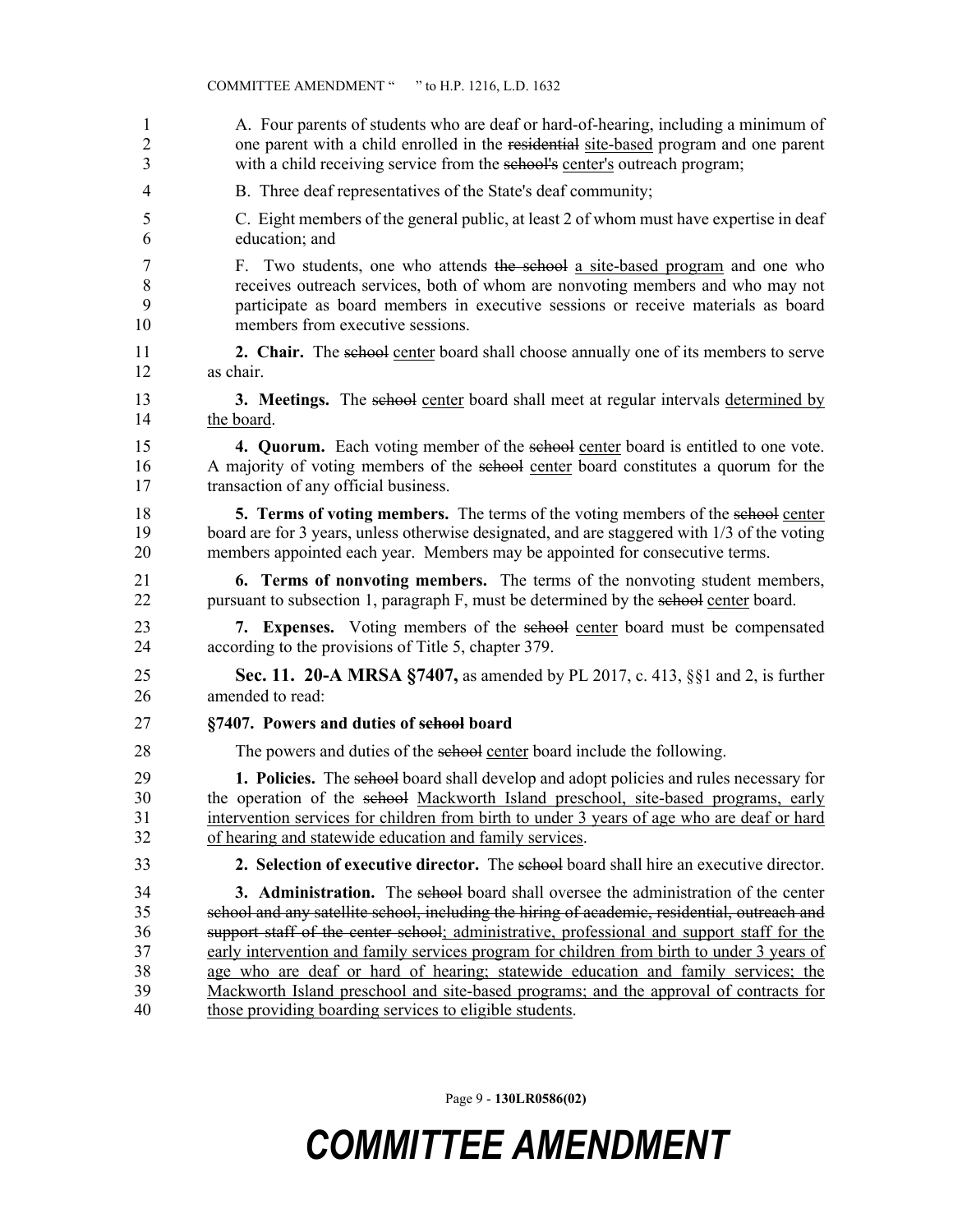1 **3-A. Employee retirement plan.** Employees of the school center are state employees 2 for purposes of Title 5, chapters 421 and 423, unless a decision is made pursuant to a collective bargaining agreement or is otherwise made consistent with applicable law other 3 collective bargaining agreement or is otherwise made consistent with applicable law other 4 than Title 5, section 18201 to provide for retirement coverage in some way other than as 5 state employees in the Maine Public Employees Retirement System regular retirement plan. 6 The school board shall consult with the Executive Director of the Maine Public Employees 7 Retirement System in proposing any change to the Maine Public Employees Retirement 8 System retirement status of school center employees. The school board shall provide 9 certification to the Maine Public Employees Retirement System of any decision to provide 10 retirement coverage in some way other than as state employees at least 60 days prior to any 11 change in retirement coverage. Any decision that removes school center employees from 12 the definition of "state employee" as provided in Title 5, section 17001, subsection 40 is 13 irrevocable unless changed by law.

14 **4-A. Budget development.** The school board shall, with the aid of the executive 15 director and staff the center's director of operations, prepare an annual budget for the 16 operation of the school center and exercise budgetary responsibility. The school board 17 shall allocate for expenditure by the school center and programs under its jurisdiction all 18 the resources available for the operation of the school center and its programs.

19 **4-B. Budget presentation.** Annually, not later than January 1st, in addition to 20 complying with the provisions of Title 5, sections 1665 and 1666, the school board shall 21 present the budget for the Maine Educational Center for the Deaf and Hard of Hearing and 22 the Governor Baxter School for the Deaf to the Governor and the Legislature for review by 23 the commissioner and the joint standing committee of the Legislature having jurisdiction 24 over education matters. Beginning for fiscal year 2013-14, the budget must be presented in 25 a cost center summary budget format pursuant to section 1485, subsection 1, paragraph A 26 and must include specific budget information, including revenues and expenditures, for the 27 center school, the center preschool and statewide educational services or outreach early 28 intervention and family services program for children from birth to under 3 years of age 29 who are deaf or hard of hearing, Mackworth Island preschool, site-based programs and 30 statewide education and family services. Revenue sources must include revenue received 31 through state appropriation pursuant to section 7404, as well as fees and other revenues 32 collected from school administrative units. The school board shall provide a detailed 33 accounting of the fees and other revenue collected from each school administrative unit 34 and the services provided to each unit. A liability or obligation may not be incurred under 35 this chapter beyond the amount approved in the administrative operating budget. The 36 school board may make expenditures only in accordance with allocations approved by the 37 Legislature. Any balance of an allocation or subdivision of an allocation made by the 38 Legislature for the school center that at the time is not required for the purpose named in 39 the allocation or subdivision may be transferred prior to the closing of the books for the 40 fiscal year to any other allocation or subdivision of any allocation made by the Legislature 41 for the use of the school center for the same fiscal year. The transfer is subject to review 42 by the joint standing committee of the Legislature having jurisdiction over appropriations 43 and financial affairs. Financial statements describing the transfer must be submitted by the 44 school center board to the Office of Fiscal and Program Review 30 days before the transfer 45 is implemented. In case of extraordinary emergency transfers, the 30-day prior submission 46 requirement may be waived by vote of the committee. These financial statements must

Page 10 - **130LR0586(02)**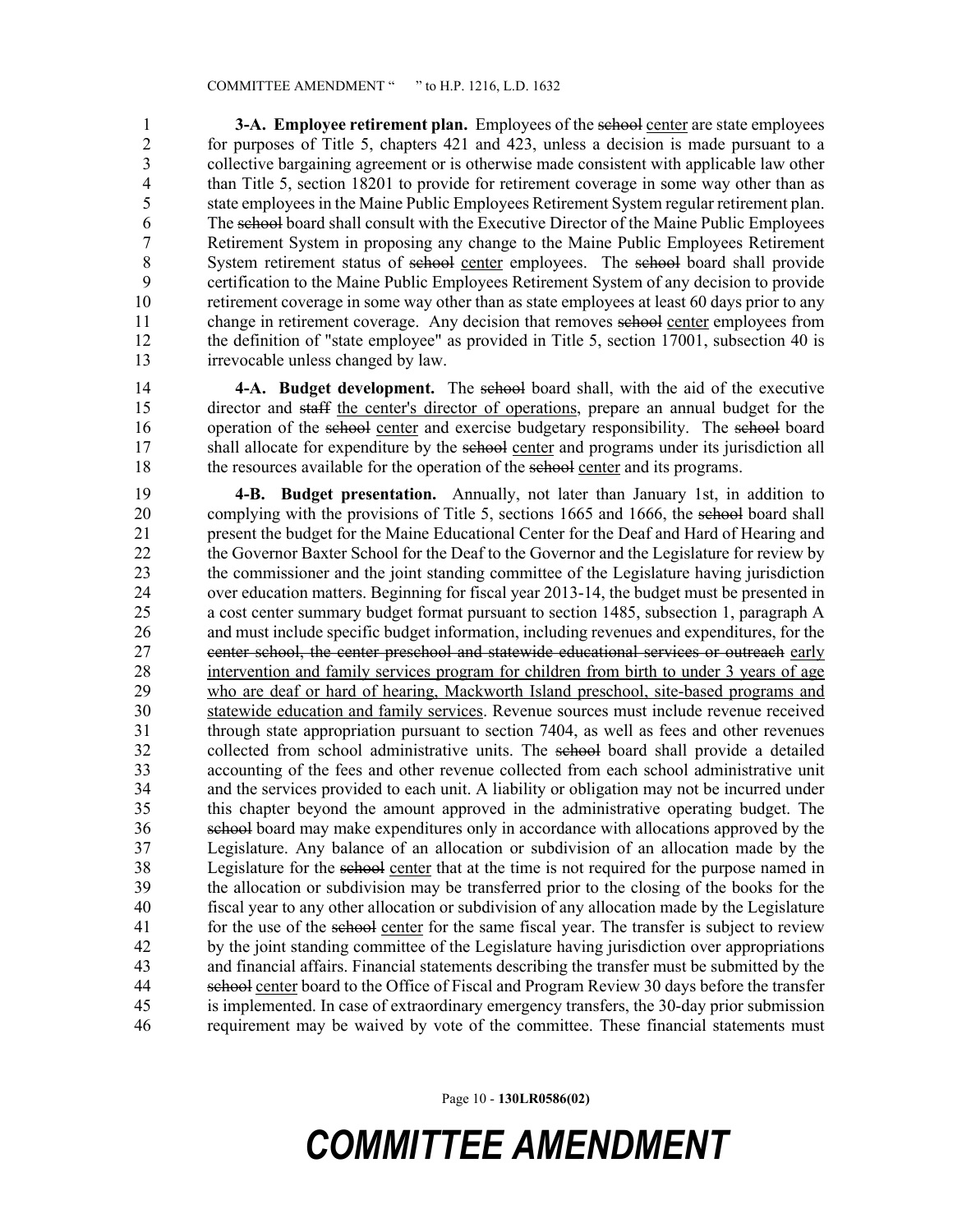include information specifying the accounts that are affected, the amounts to be transferred, a description of the transfer and a detailed explanation of the reason the transfer is needed. 1 2

3 **5. Financial management.** The school board may accept donations, bequests or other 4 forms of financial assistance for any educational purpose from a public or private source 5 and shall comply with rules and regulations governing grants from the Federal Government 6 or from any other source.

7 **6. Collection of fees.** The school board may charge service and rental fees for use of 8 facilities of the school center. Except as provided in subsections 12–A and 12–B, any funds 9 received for service and rental fees must be retained by the school center.

10 **7. Indemnification.** The school board shall indemnify the employees and other agents 11 of the school center and purchase and maintain insurance to indemnify those persons to the 12 extent provided in Title 13–B, section 714. The selection board may indemnify members of 13 the school board.

14 **8. Bonds.** The school board shall require security for the faithful performance of duties 15 by employees and other agents of the school center who are entrusted with the custody of 16 the school securities or authorized to disburse the funds of the school center. The security 17 must consist of a bond, either a blanket bond or individual bond with a surety bond, or 18 bonds having a minimum limitation of \$100,000 coverage for each insured person. The 19 expense of a bond is assumed by the school center.

20 **9. Property management.** The school board may acquire by purchase any property, 21 lands, buildings, structures, facilities or equipment and make improvements to facilities 22 necessary to fulfill the purposes of this chapter. The State retains ownership of Mackworth 23 Island and the school facilities. Notwithstanding section 7403, the school The board may 24 make alternative plans regarding the location of the school center.

25 **10. Island access.** The school board shall consult annually with the Department of 26 Agriculture, Conservation and Forestry, Bureau of Parks and Lands on public access and 27 management of that portion of Mackworth Island under the jurisdiction of that bureau.

28 **11. Certificates and diplomas.** The school board shall offer courses of study and 29 grant diplomas and certificates on completion of courses of study. This granting of 30 diplomas and certificates may be done in cooperation with the sending school.

31 **12. Contracts and agreements.** The school board may enter into any contracts and 32 agreements, to the extent that funds are available, in the execution of its powers under this 33 chapter.

34 **12-A. Lease of school property.** The Department of Administrative and Financial 35 Services may enter into lease agreements consistent with the deed of gift from Governor 36 Percival Baxter and in accordance with state law and policy on the lease of state-owned 37 facilities, including but not limited to the provisions of Title 5, chapter 154. Any funds 38 received pursuant to this subsection must first be applied in accordance with Title 5, section 39 1784. Any excess revenue above the requirements of Title 5, section 1784 may be retained 40 by the Maine Educational Center for the Deaf and Hard of Hearing and the Governor Baxter 41 School for the Deaf to be applied to statutorily authorized programs.

42 **12-B. Lease of school property to State's protection and advocacy agency.** The 43 Department of Administrative and Financial Services may enter into lease agreements in 44 accordance with state law and policy on the lease of state-owned facilities, including but

Page 11 - **130LR0586(02)**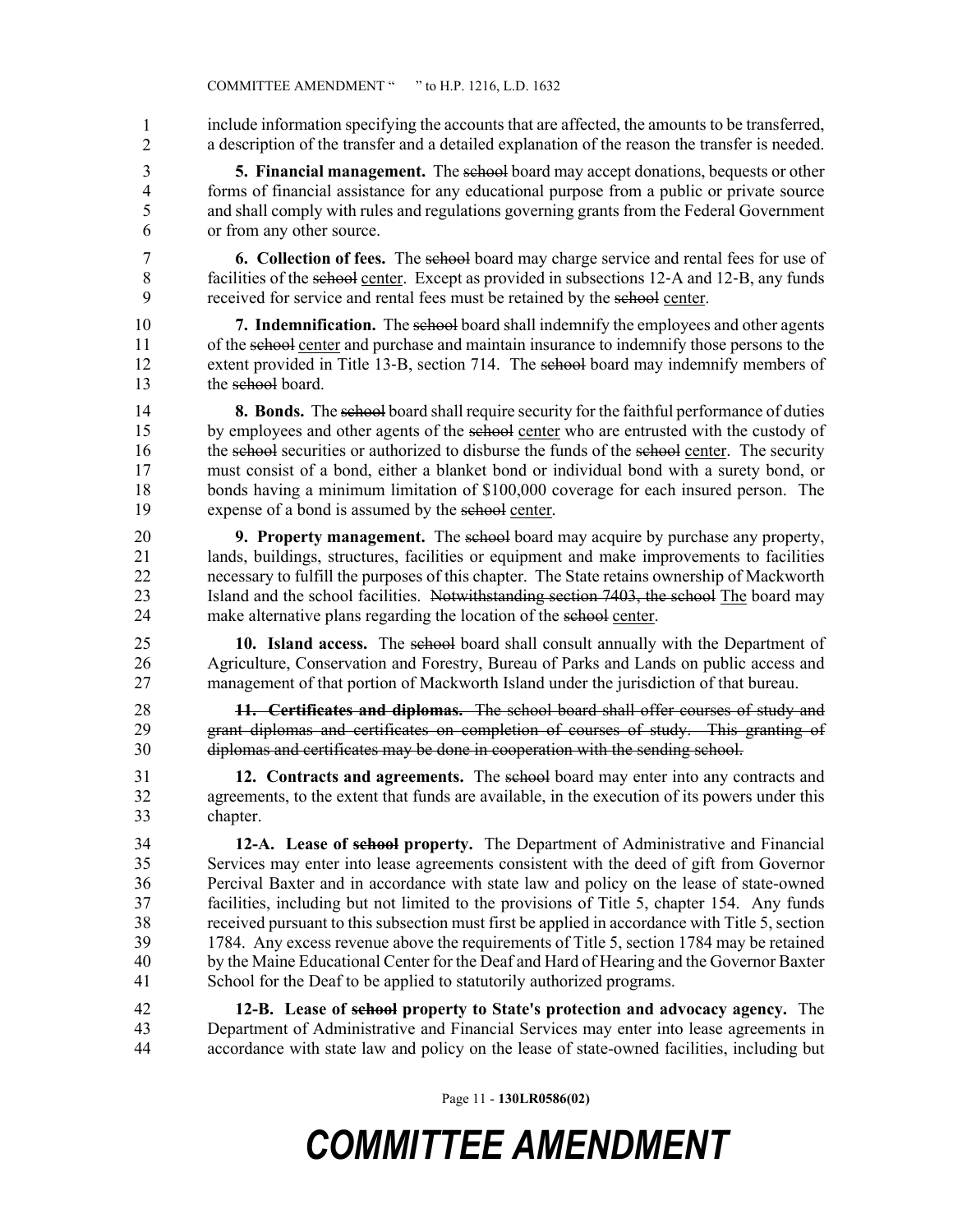not limited to the provisions of Title 5, chapter 154, to lease school property to the protection and advocacy agency for persons with disabilities designated pursuant to Title 5, section 19502. Any funds received pursuant to this subsection must first be applied in accordance with Title 5, section 1784. Any excess revenue above the requirements of Title 5, section 1784 may be retained by the school center to be applied to statutorily authorized programs. 1 2 3 4 5 6

7 **13. Delegation.** The school board may delegate duties and responsibilities as 8 necessary for the efficient operation of this chapter.

9 **14. Criteria for enrollment.** The school board shall establish and disseminate to 10 school administrative units the criteria to be used in determining eligibility of applicants 11 for enrollment in the center school Mackworth Island preschool and site-based programs. 12 Individual memoranda of understanding may be established to further define enrollment 13 criteria for specific site-based programs.

14 **15. Student conduct.** The school board shall prepare and adopt procedures and rules 15 to ensure the smooth operation of student conduct standards. All students attending site-16 based programs are, at all times, subject to the rules of the host school. Discipline of 17 program students must comply with the host school policy and the requirements of the 18 federal Individuals with Disabilities Education Act and the department's rules adopted 19 pursuant to Title 20-A, chapters 301 and 303. Representatives of the sending school must 20 be notified by staff of the center or host school of disciplinary actions that may impact a 21 student's individualized education program.

22 **16. Individualized education programs, standards and measurements.** The school 23 board shall ensure that services required to meet the individualized education program for 24 each student are provided by the school. The school board shall establish standards and 25 methods of measuring progress in the levels of academic achievement for students who 26 participate in the school in accordance with the statewide system of learning results 27 established under section 6209. The school board shall also establish standards and 28 methods of measuring progress in the professional development of teachers who participate 29 in school programs. The school board shall assess students and teachers according to those 30 standards and measurements.

31 **17. School programs.** The school board may create, maintain and expand center 32 school programs and programs for children and families that may be served by the school 33 at any satellite school, through statewide educational services and through the statewide 34 resource center. For the 2000-01 and 2001-02 school years only, the residential program 35 at the Governor Baxter School for the Deaf located on Mackworth Island is limited to 36 enrolling up to 20 students who are deaf or hard-of-hearing. The superintendent may 37 request that the commissioner approve a waiver of the residential enrollment limit and 38 establish additional placements for students in the residential program at the Governor 39 Baxter School for the Deaf located on Mackworth Island; the commissioner may approve 40 those placements on a case-by-case basis and only if the individual education plan of the 41 prospective student who is deaf or hard-of-hearing requires placement in a residential 42 program. Beginning with the 2002-03 school year, the school board shall establish a 43 satellite school program that offers an array of educational programs that provide students 44 who are deaf or hard-of-hearing with geographically convenient access to placement 45 options that may be required by their individualized education program.

Page 12 - **130LR0586(02)**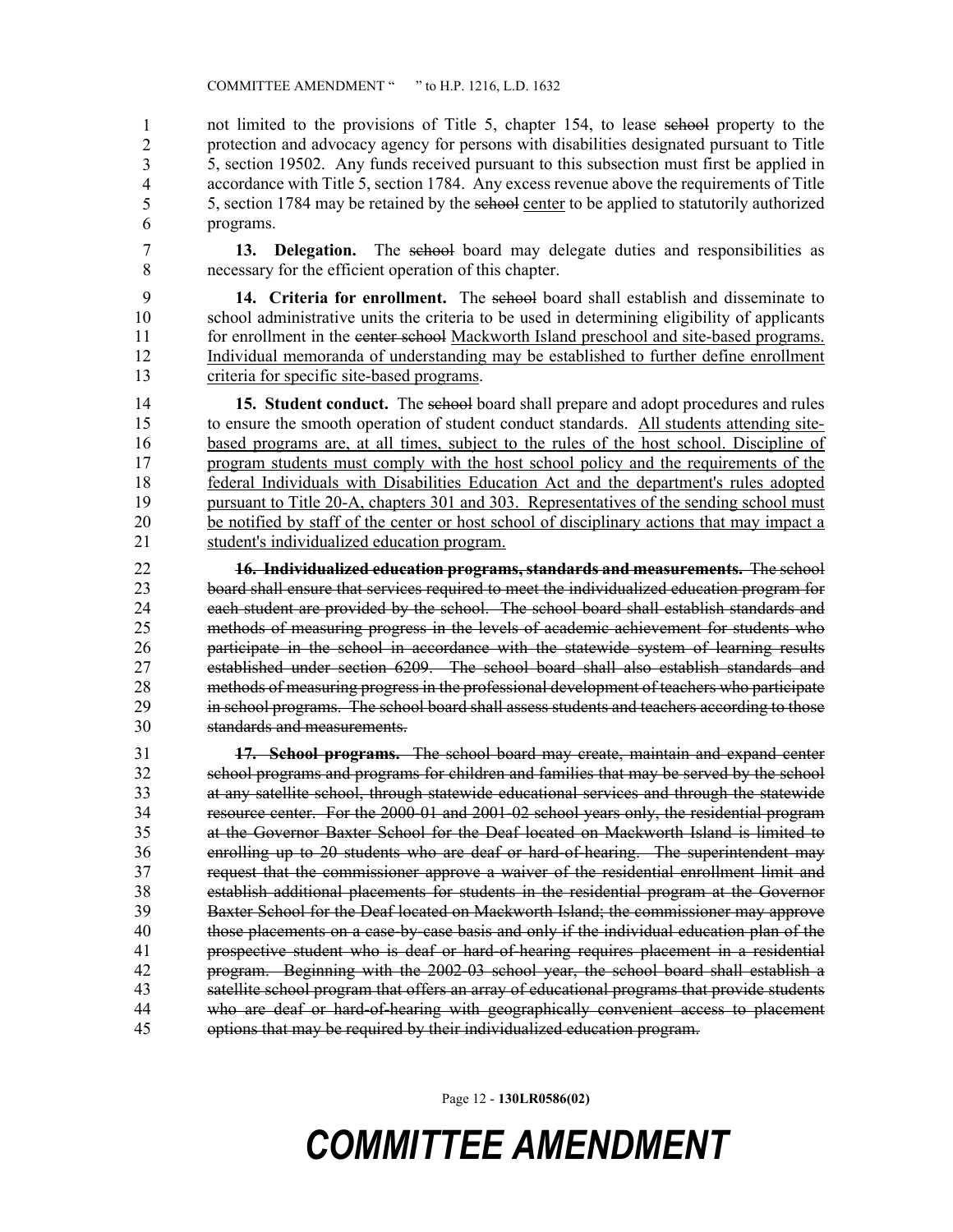1 **17-A. Additional programs.** The board may create, maintain and expand site-based 2 programs for deaf and hard of hearing children and families as needed to meet the needs of 3 deaf and hard of hearing children statewide. 4 **18. Fees and charges.** The school board shall establish and collect necessary fees and 5 set policies relating to other appropriate charges for students. The school board shall 6 annually submit a schedule of fees to be charged to school administrative units for each 7 service provided by the Maine Educational Center for the Deaf and Hard of Hearing and 8 the Governor Baxter School for the Deaf to the Governor. A detailed accounting of fees 9 collected from each unit and the services provided, including statewide educational 10 services or outreach, must be included in the presentation of the budget pursuant to 11 subsection 4–B 12 **19. Report.** The school board shall report annually to the Governor, the joint standing 13 committee of the Legislature having jurisdiction over education matters and the 14 commissioner on the general status of the finances and operations of the school center, 15 including the center school programs and any satellite school Mackworth Island preschool 16 program, early intervention and family services program and statewide education and 17 family services, including site-based programs, the status of the professional qualifications 18 of the school center board members and the results of the assessments required by 19 subsection 16 and the general status of the school center and shall provide an annual 20 financial audit conducted by an independent auditor. 21 **Sec. 12. 20-A MRSA §7408,** as amended by PL 2015, c. 494, Pt. A, §12, is further 22 amended to read: 23 **§7408. Powers and duties of executive director** 24 The powers and duties of the executive director include the following. 25 **1. Staff and administration.** The executive director shall hire staff and administer 26 school center operations. 27 **2. Enrollment.** The executive director shall work with school administrative units, 28 pursuant to section 7405–A 7405–E, to enroll students. 29 **Sec. 13. 20-A MRSA §7409,** as enacted by PL 1995, c. 676, §5 and affected by 30 §13, is repealed. 31 **Sec. 14. 20-A MRSA §7411,** as enacted by PL 1999, c. 401, Pt. JJJ, §1, is amended 32 to read: 33 **§7411. Emergency power** 34 Notwithstanding any other provision of law, the commissioner may assume and 35 exercise the authority of the school center board if the commissioner declares an emergency 36 exists such that the health, safety or welfare of students in receiving academic, 37 extracurricular or residential programs room and board services is in jeopardy or the school 38 center is in substantial and persistent violation of federal and state law. The commissioner's 39 declaration of an emergency is not reviewable, but the commissioner shall exercise this 40 emergency authority for a period not to exceed 3 months unless the commissioner again 41 declares that an emergency continues. 42 **Sec. 15. 20-A MRSA §7413,** as enacted by PL 2015, c. 383, §1, is amended to read:

Page 13 - **130LR0586(02)**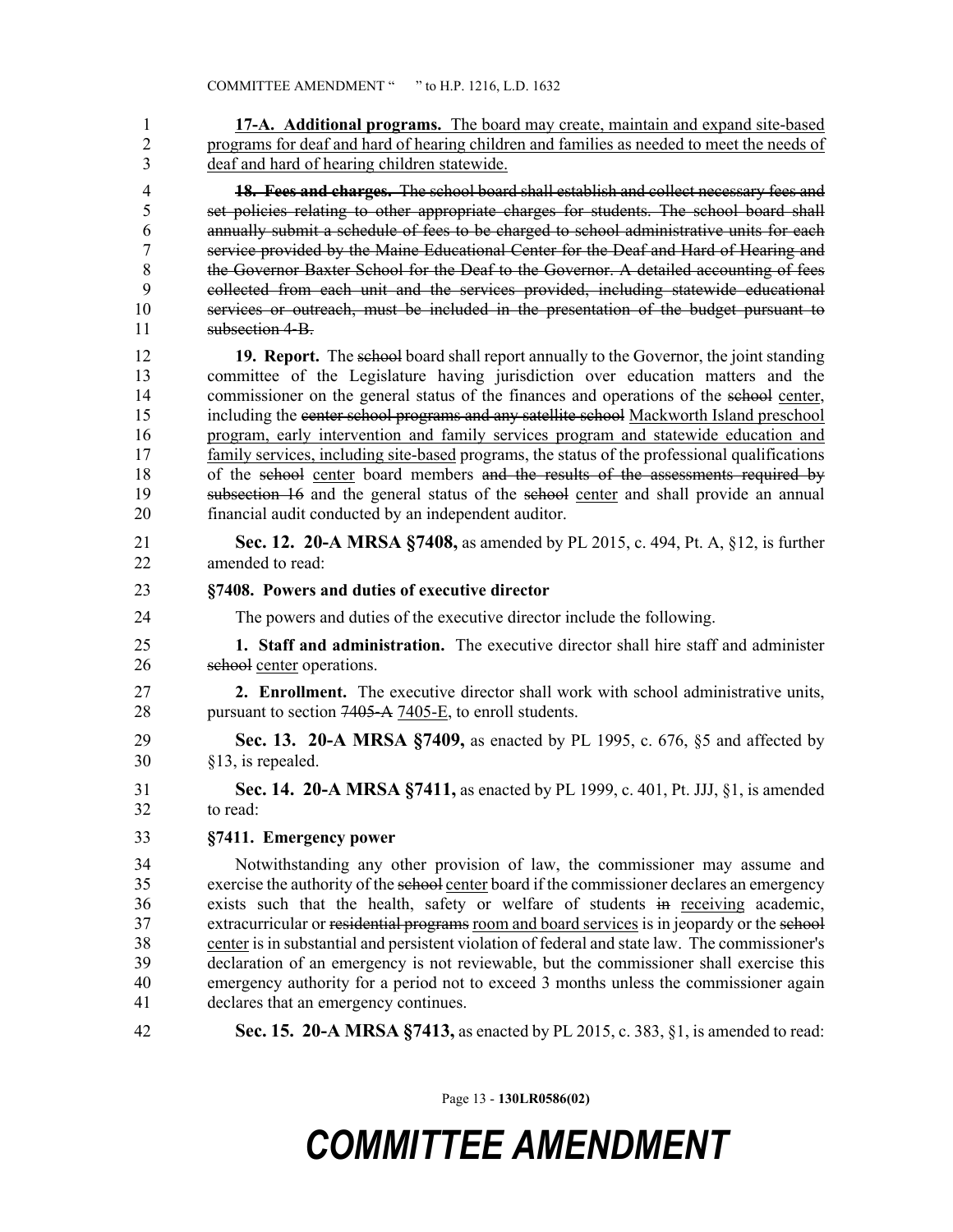#### 1 **§7413. Private support organization**

2 **1. Designation of private support organization.** The executive director shall 3 designate a nonprofit organization as the private support organization for the school center. 4 The designated organization must be incorporated as a nonprofit corporation under the laws 5 of the State, and its sole purpose, as reflected in its bylaws, must be to organize and foster 6 support for the school center and the school's center's programs and services.

7 **2. Nonvoting member on board of directors.** The executive director, or the 8 executive director's designee, shall serve as a nonvoting ex officio member of the private 9 support organization's board of directors.

10 **3. Plan of work.** The executive director shall negotiate an annual memorandum of 11 understanding between the school center and the private support organization that outlines 12 a plan of work identifying priority projects of mutual benefit and cooperation.

13 **4. Use of property.** The executive director may permit the appropriate use of fixed 14 property, equipment and facilities of the school center by the private support organization. 15 Such use must be directly in keeping with the purpose of the private support organization 16 as set out in subsection 1 and must comply with all appropriate state policies and 17 procedures.'

18 Amend the bill by relettering or renumbering any nonconsecutive Part letter or section 19 number to read consecutively.

#### 20 **SUMMARY**

21 This amendment strikes and replaces the bill and updates the chapter of law governing 22 the Maine Educational Center for the Deaf and Hard of Hearing and the Governor Baxter School for the Deaf as follows. 21 22 23

24 1. It establishes the Maine Educational Center for the Deaf and Hard of Hearing and 25 the Governor Baxter School for the Deaf as a deaf and hard-of-hearing service provider, 26 referred to as "the center," encompassing the Mackworth Island preschool, located at 27 Mackworth Island, as an integrated preschool program for children who are deaf or hard of 28 hearing and typically developing children, early intervention services that include deaf and 29 hard-of-hearing related services delivered to children from birth to under 3 years of age 30 who are deaf or hard of hearing and statewide education and family services that are 31 provided to schools throughout the State by staff employed through the center including, 32 but not limited to, site-based programs, consultation, evaluation and specially designed 33 instruction.

34 2. It revises the definitions in the Maine Revised Statutes, Title 20-A, chapter 304 to 35 reflect the change from a school to a deaf and hard-of-hearing service provider, including 36 but not limited to updating the definitions of "center," "sending school," "statewide 37 education and family services" and "Mackworth Island preschool," removing definitions 38 that are no longer needed and adding new definitions for "site-based program," "early 39 intervention and family services program," "room and board," "host school" and "504 40 plan."

41 3. It repeals the section of law that governs the school programs operated by Maine 42 Educational Center for the Deaf and Hard of Hearing and the Governor Baxter School for 43 the Deaf and satellite school programs.

Page 14 - **130LR0586(02)**